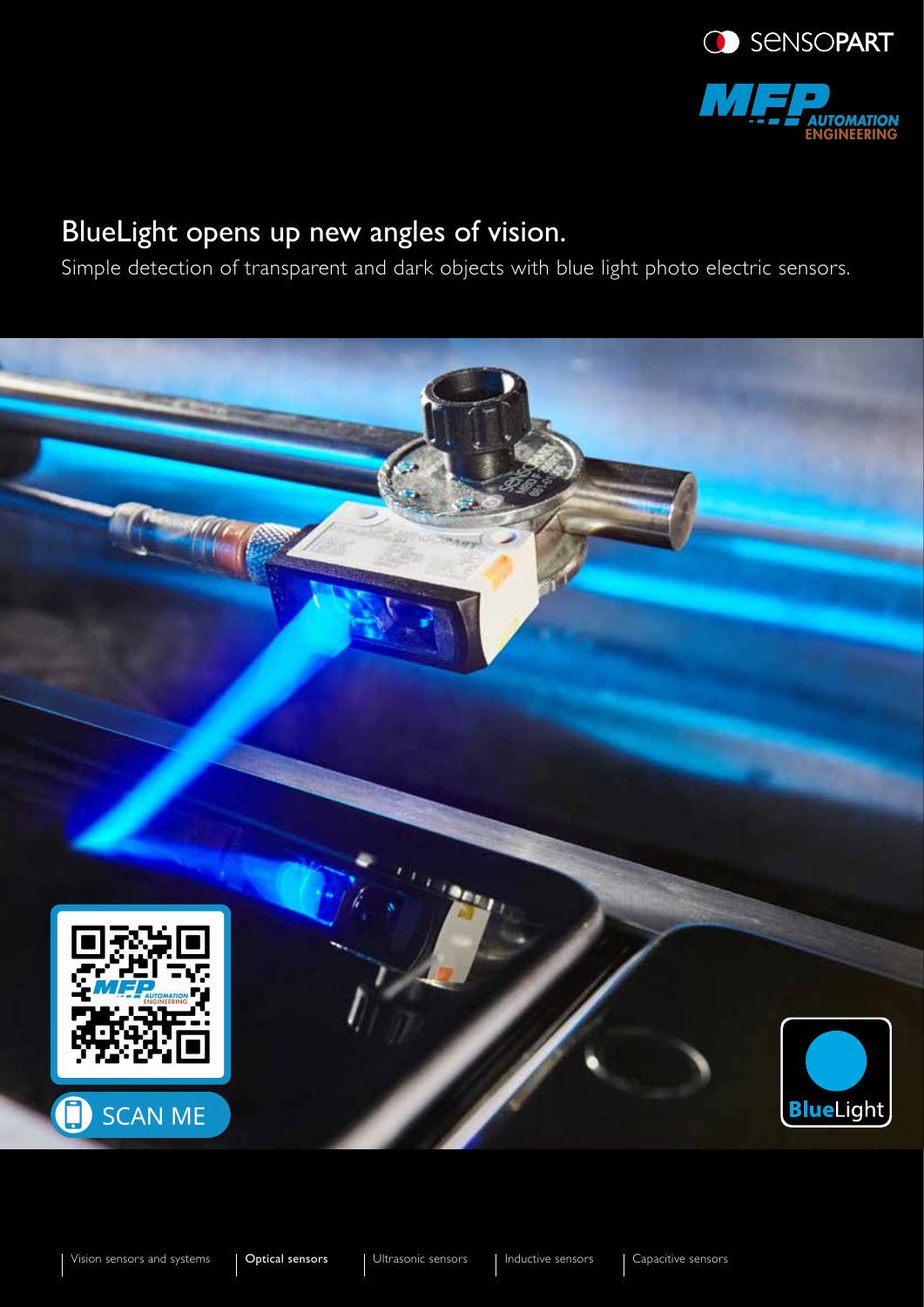## Blue light in three sizes.

BlueLight sensors from the F 10, F 25 and F 55 series.



Developed specifically for recognising objects that are difficult to detect, BlueLight sensors are true all-rounders.

The BlueLight series offers much greater detection efficiency in special applications – even with very dark or highly transparent objects. Reflective surfaces are also no longer a problem!

## BLUELIGHT FEATURES

- Reliable detection of highly transparent or strongly lightabsorbing objects
- Reliable detection even at angles of almost 90° (e.g. with round objects)
- World's first blue light sensor with background suppression in subminiature format
- Absolute background suppression using SensoPart BGS technology – critical background situations are no longer an issue
- Adjustable background suppression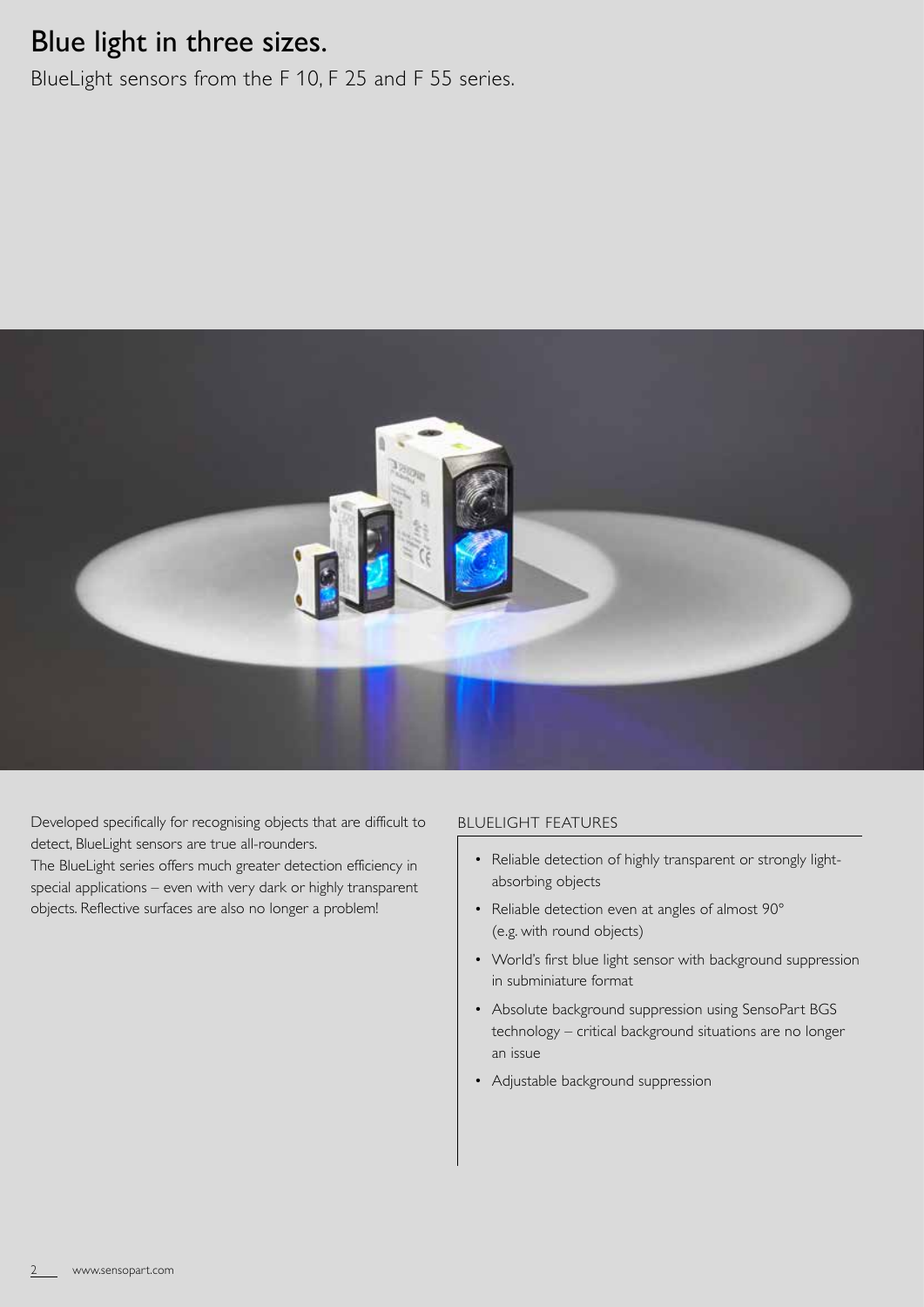

The BlueLight series consists of three fixed-focus devices (2 to 30 mm, 2 to 50 mm, 0 to 80 mm), as well as an adjustable photo electric sensor with a maximum range of 1.2m.

The first BlueLight sensor was the subminiature F 10 BlueLight photo electric sensor, with a maximum scanning range of 30mm. SensoPart launched this back in early 2014. The range has since been expanded to include another subminiature version (max. scanning range 50 mm) as well as models in miniature (F 25 Blue-Light series, max. scanning range 80 mm) and compact formats (F 55 BlueLight series, max. scanning range 1200 mm). These three models all correspond with industry-standard designs. The larger models enable applications with significantly higher scanning ranges.



| BlueLight - Product overview                               |               |                               |                         |                                                                             |
|------------------------------------------------------------|---------------|-------------------------------|-------------------------|-----------------------------------------------------------------------------|
|                                                            | Type of light | Adjustment                    | Scanning distance/Range | Special features                                                            |
| Photoelectric proximity sensor with background suppression |               |                               |                         |                                                                             |
| FT 10-BF2                                                  | LED, blue     | Fixed focus                   | $230$ mm                | World's first blue light sensor BGS with<br>absolute background suppression |
| FT 10-BF3                                                  | LED, blue     | Fixed focus                   | $250$ mm                |                                                                             |
| FT 25-BF2                                                  | LED, blue     | Fixed focus                   | $0.80 \text{ mm}$       | IP 69K & IP 67<br>High-precision background suppression                     |
| <b>FT 55-BH</b>                                            | LED, blue     | Adjustable<br>(potentiometer) | $3.1200$ mm             | IP 69K & IP 67<br>High-precision background suppression                     |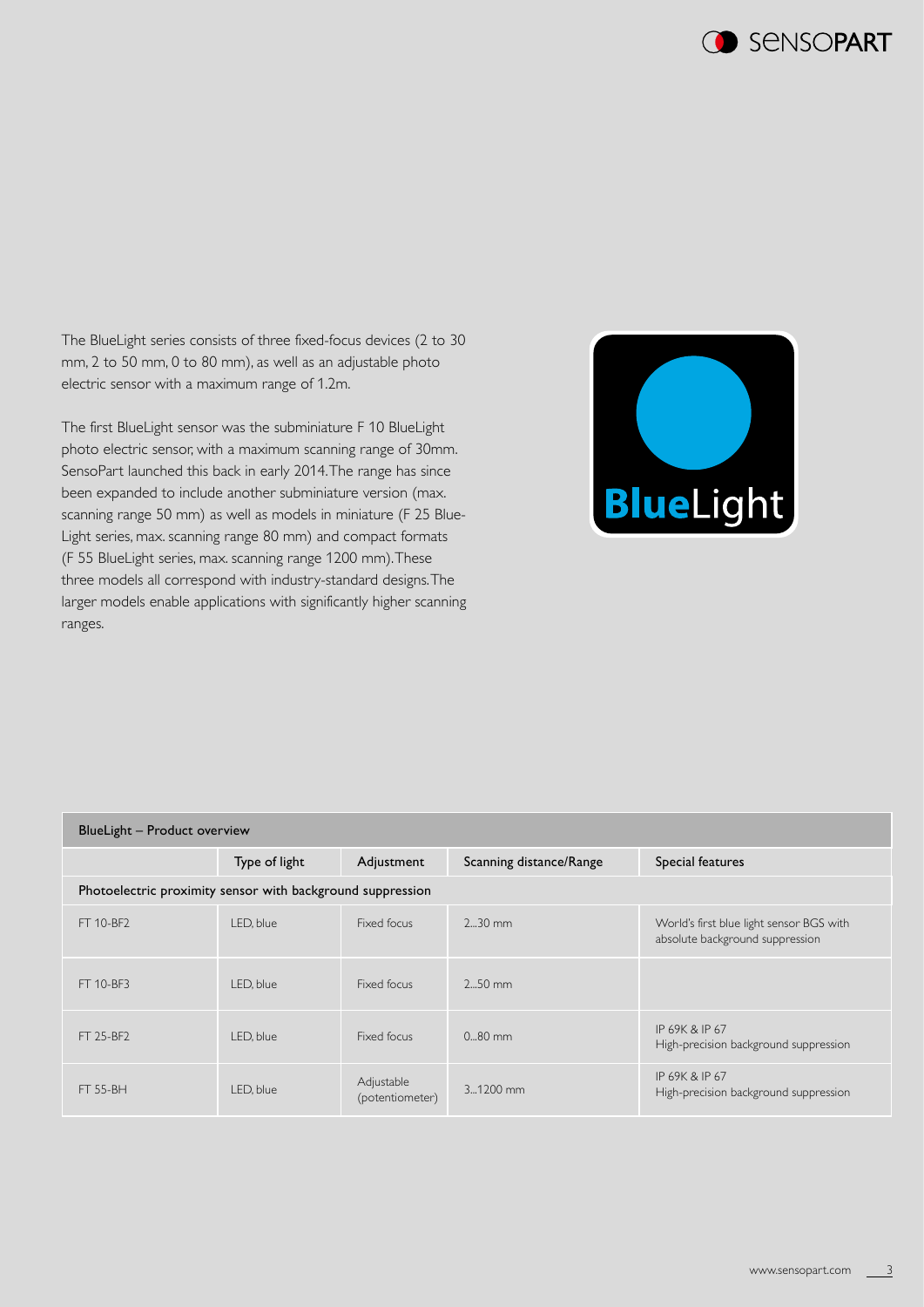# Transparent objects from new angles of vision.

Blue light - the solution for challenging applications.





## **Examples of sectors and applications**

## Packaging industry

- Detection of transparent film / containers / labels / blister packs
- Plastics industry
- Presence and positioning of dark plastic parts

### Medical technology / Pharmaceuticals / Laboratory automation

- Presence of transparent test tubes / syringes / pipette tips
- Positioning of transparent or deep black racks and microtiter plates
- Automotive industry
- Detection of metal parts and black plastic components Solar industry
- Presence and positioning of wafers
- Beverage industry
- Presence of bottles or dark plastic lids







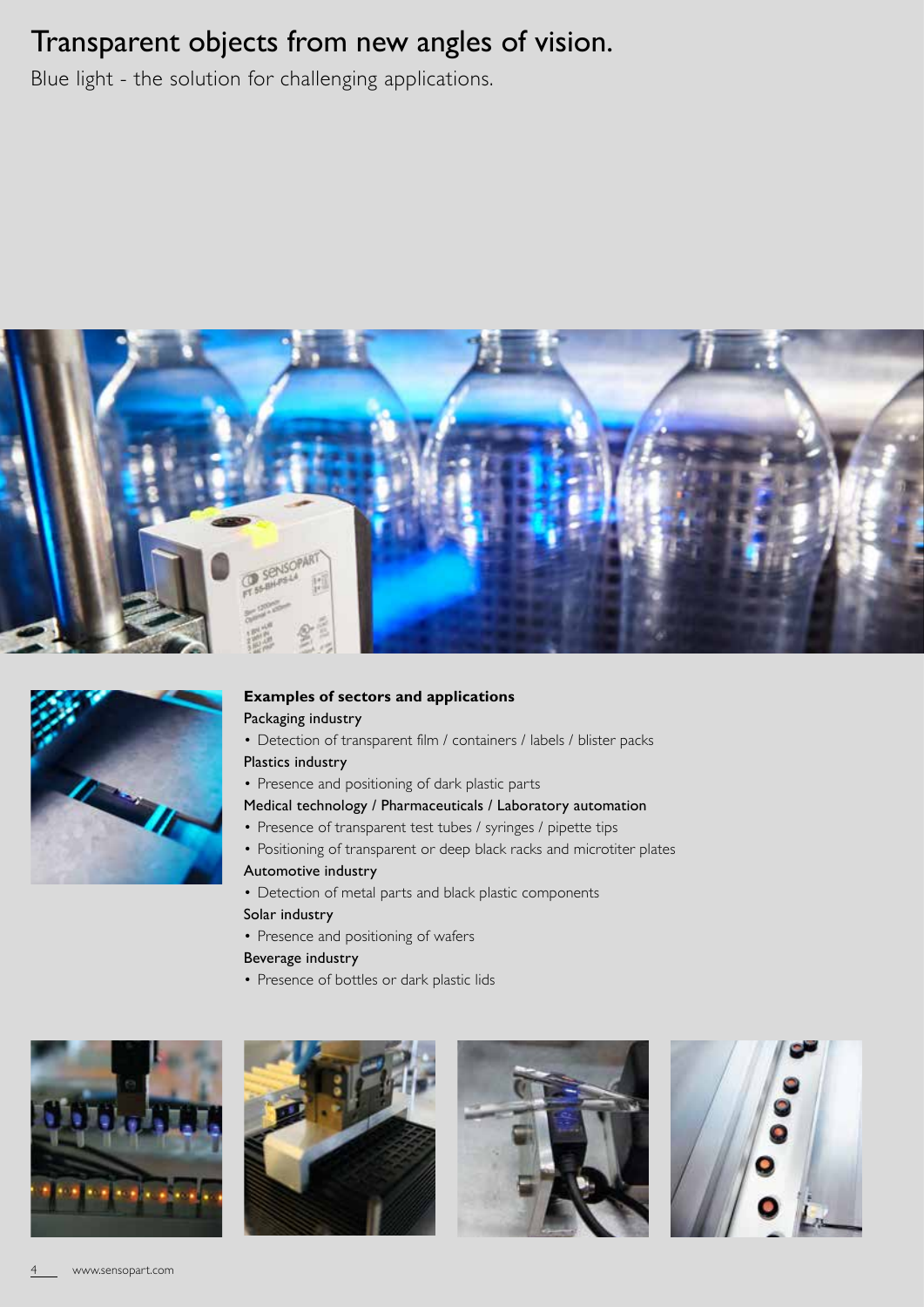**CO** SENSOPART

#### **The specialist solutions for demanding situations**

Both transparent and deep black parts present enormous challenges for proximity sensors. Sufficient process stability cannot always be achieved during detection, in which case proximity sensors ultimately have to be replaced by more expensive photoelectric models.

Blue light sensors, however, constitute a cost-efficient alternative, offering much greater process stability than conventional red light proximity sensors in many critical applications.

Other situations that frequently pose a problem for red light proximity sensors are those involving high gloss, sloping or convex surfaces as well as oblique incidence due to the lateral position of the sensor. In these cases a considerable proportion of incident light is deflected away from the proximity sensor's receiver. Many applications also include a combination of several critical factors, e.g. black objects with a high gloss surface and a wide detection angle.

Even faced with such multiple challenges, blue light sensors have proven their worth.



.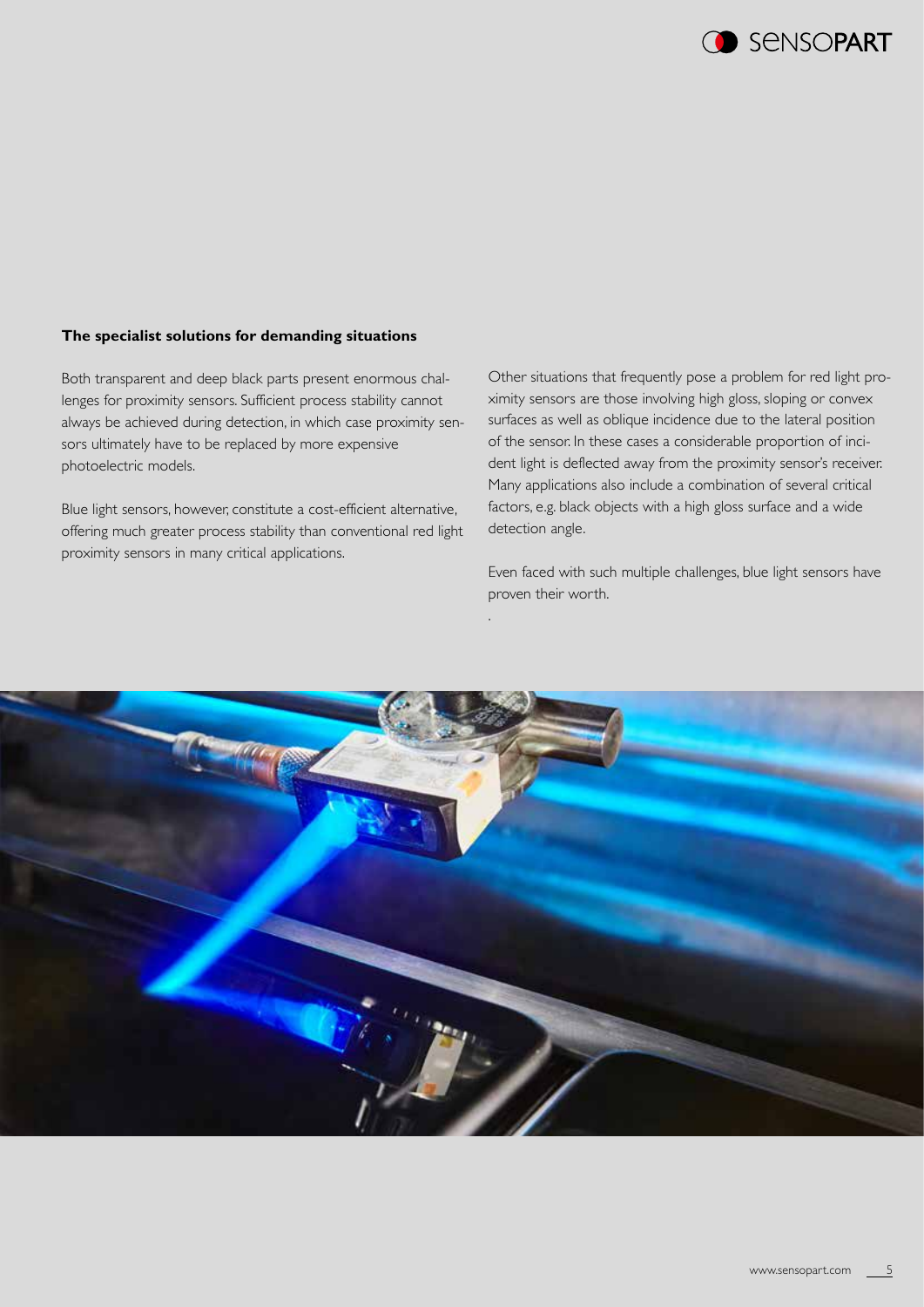## Blue light makes black visible.

Sensors with blue light



They are small, black and are rapidly multiplying: the number of dark to deep black plastic parts is constantly growing throughout all sectors.

BlueLight sensors are now successfully used in a wide range of applications involving light-absorbing objects. For example, to detect the presence of carbon fibre components or matte black interior trim panels in the automotive industry or black, round plastic caps on a conveyor belt. BlueLight sensors also prove outstanding when detecting black or reflective metal parts.

The simple and cost-efficient blue light sensor is now the answer for these and many other applications and is also replacing the retro-reflective photoelectric sensors previously in use.



*In subminiature housing Measuring just 21.1 x 14.6 x 8mm, the F 10 BlueLight is perfect for installation in confined spaces.*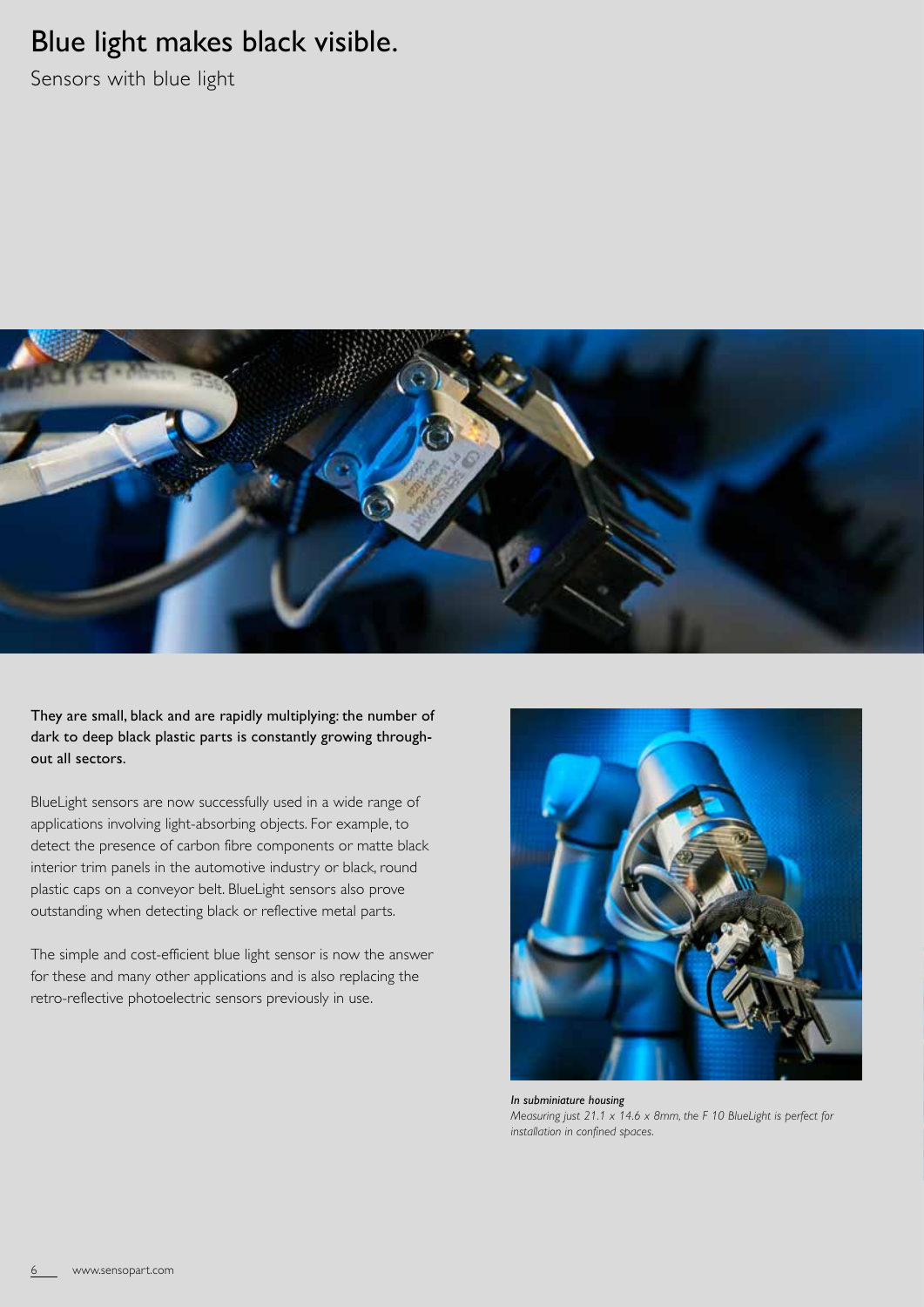

#### **So why SensoPart BlueLight technology?**

Increased detection efficiency is achieved by the higher intensity of blue light and by the varying interaction of different light colours with the surface of the target object. Short-wave blue light does not penetrate as deeply into the target object as red light and a greater proportion is therefore reflected. This can be a decisive feature when detecting poorly reflective transparent objects.

SensoPart BlueLight sensors are also equipped with: a highprecision optical concept tailored specifically to blue light, a sophisticated electrical design and SensoPart receiver technology with the best background suppression on the market. A combination of the latest algorithms and SensoPart Blue-Light technology opens up completely new possibilities in the detection of 'difficult' objects.

The sensor achieves very high process stability with transparent objects thanks to its instantaneous response at the respective maximum scanning range and the low hysteresis between the switch on and switch off point. This is also valid for rounded target objects, e.g. bottles or cannulae, even though there is less diffuse reflection.

The sensors' reliability is also enhanced by high-precision background suppression: Even very bright or reflective backgrounds, such as reflections from metal machine parts, do not interfere with the detection process.

Unique feature: the compact sensor from the F 55 BlueLight series is equipped with background suppression that can even be adjusted with the aid of a potentiometer.